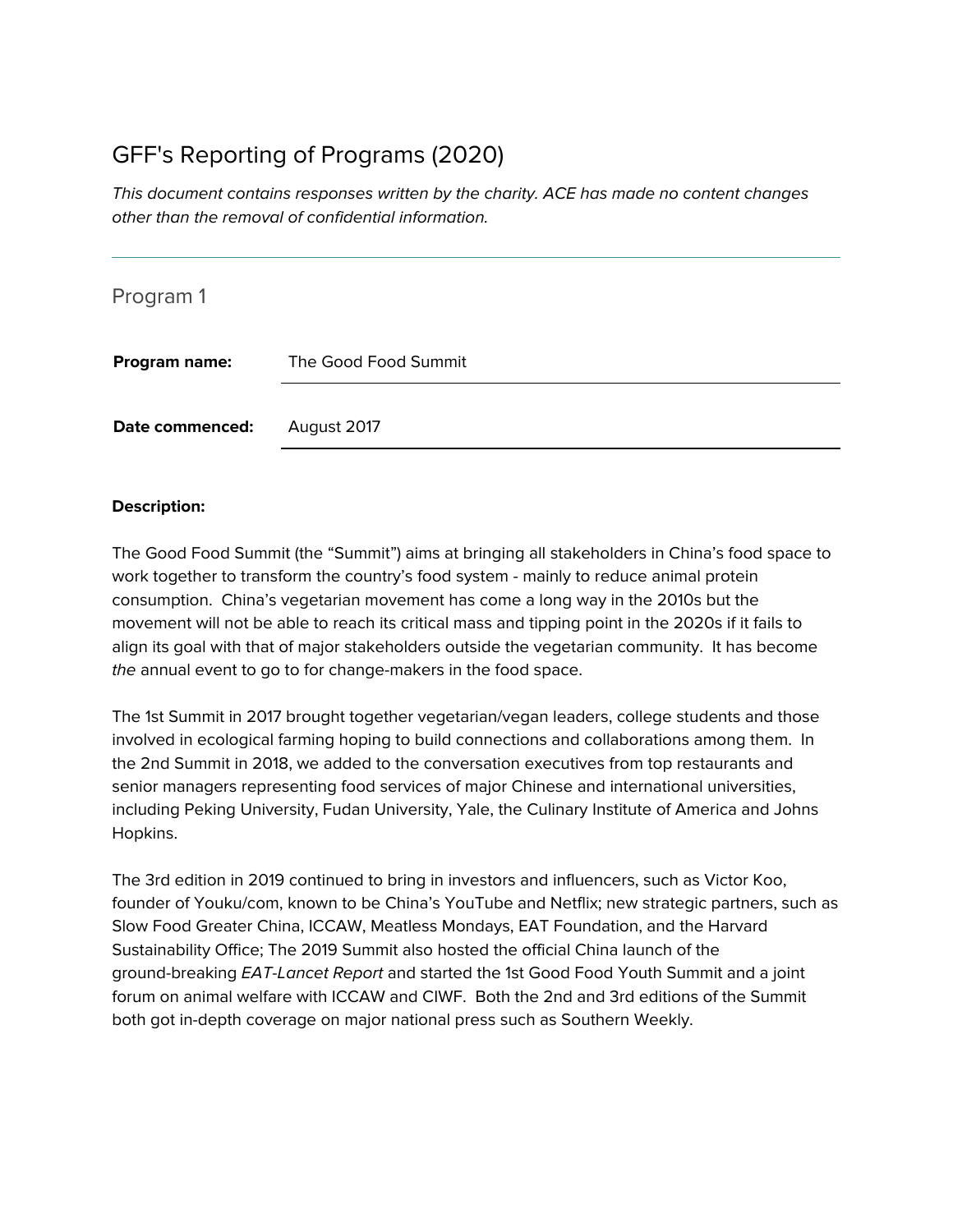To achieve this, the Summit

- speaks the broader language of food system transformation with a clear and steady focus on reducing animal food consumption in China. It is the first endeavor by a Chinese organization to fill the critical gap while building solidarity between the vegetarian movement and other major stakeholders in the food system, without which the movement will largely remain marginalized.
- ties animal welfare issues to other major challenges of our time: climate change, biodiversity loss, public health, food security, and helps to further "legitimize" the topic, and bring more change-makers in the food sector who are otherwise not concerned about animals to support our goal.
- In order to leverage greater participation, the Summit brings in influential "name brand" institutions such as Yale, Johns Hopins, Harvard, the Culinary Institute of America, EAT, Peking University, Fudan University, Xibei (a top Chinese restaurant chain).
- Presence of top media in the Summit also helps to leverage participation and legitimize the issues.
- The past three editions were held in three different cities to 1) make every edition a novel experience for participants; 2) ensure participation of local stakeholders from various parts of the country.
- A series of publicity campaigns before the summit in the forms of touring speaking events, workshops, and cooking demos.
- Working with talented chefs and offering delicious plant-based meals during the Summit has become an attraction for participants and a way to showcase the potentials of dietary shifts.
- An alumni network is built after each summit to ensure further engagement among the participants.

#### **How do you measure the outcomes of this program?**

China is the world's largest food producer and consumer. Its change is very critical to build a more humane and just world for all. Yet China is a country with a massive system and a particular political context, a fact that requires advocacy work that is sensitive to its cultural and political environment. From early on, we have decided that public campaigns targeting on changing individual dietary patterns are important but would not be effective alone given the facts that there are 1.4 billion people in China and that there are many constraints on public campaigning. It is important to empower leading activists and cultivate leadership in public policy, corporations and the culinary world. The Summit, therefore, chose to target at activists, change-makers and other stakeholders, so its success cannot be measured by the sheer number of participants, but by the representations of stakeholders. The Summit is the first annual national event focusing solely on dietary transformation and its influence is growing by the year. It is widely known among all working in the food space and an effective tool to build solidarity between vegetarian and non-vegetarian activists so they can work under common goals. The Summit has also been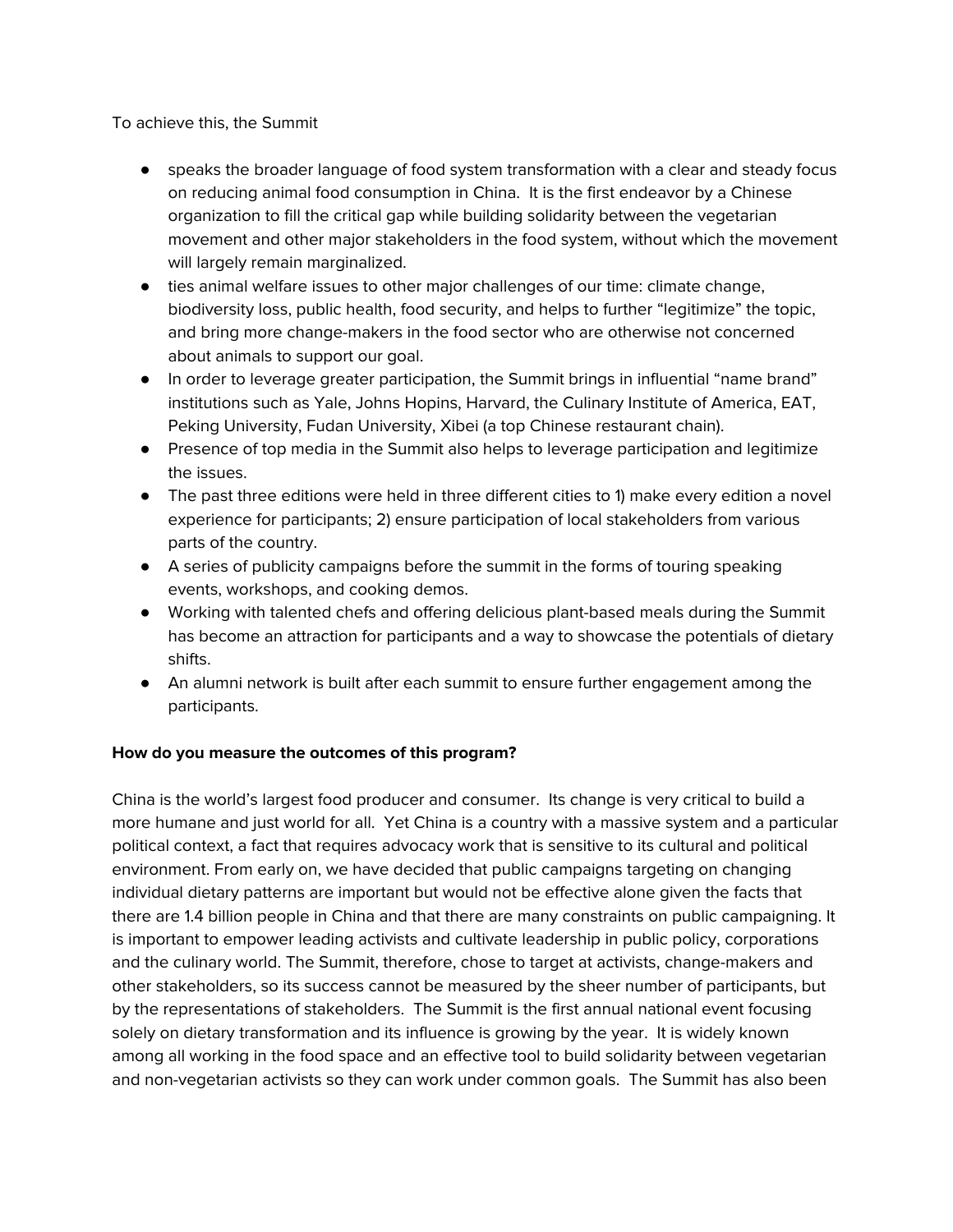launching ground for important events such as the official release of the EAT-Lancet Report and CIWF and ICCAW's forum on animal welfare outside the producers' community.

## **Do you collaborate with other organizations in this program?**

- Key advisory partners including Brighter Green and the Johns Hopkins Center for a Livable Future who help shape Summit programs and recommend speakers.
- Organizational partners including Slow Food Greater China, Yale Hospitality, Harvard Sustainability Office, the Culinary Institute of America, EAT Foundation, the Vegi-Youth League (formerly the China Alliance of College Vegetarian Associations), Meatless Mondays, CIWF, ICCAW, the Ellen McArthur Foundation, Beijing Farmers' Market who bring in expertise and speakers as well as co-organize forums.
- Business partners including Yangzhou Weipu, Chengdu Tibet Hotel and Suzhou Octave who provided incredible and free-of-charge conference venues to the Summit.
- Media partners including Southern Weekly, China Dialogue, thepaper.cn and most top vegetarian and ecological farming social media.
- Corporate partners including Xibei (restaurants), Horan Organic (Condiment), Just Eggs, Oatly and small organic farmers and plant-based food producers who provided plant-based gifts to speakers and participants.

## **What are your top 5 biggest outcomes for this program prior to 2019?**

Outcome 1: The Summit is the first and still the only annual national conference that connects the vegetarian movement with larger social change agendas. Vegetarian activists come to the Summit because they know it is the one of the few places to learn about larger issues alongside non-vegetarians, while knowing for sure that the core of Summit lies in bringing about plant-based dietary transformation. Non-vegetarian activists come because they know the Summit talks about sciences, social change, innovations and policies rather than one-sided

Outcome 2: The Summit helps to push the boundaries for the vegetarian and animal welfare movements in China. Chinese vegetarian movements in the 2010s were largely limited to social media messaging and veg restaurant businesses. It, however, missed the important point that individual consumers should not take all the responsibilities for change. Businesses and government policies have a critical role to play for providing the environment for change. The Summit pioneered in many new fronts: corporate engagement, public policy, translating evidence-based science, as well as consolidating with international efforts.

Outcome 3: The Summit helps "legitimize" the cause by speaking the language of larger food system transformation and by bringing in "mainstream" players like Yale, Johns Hopkins, Harvard and Slow Food. Yale, especially, is very well respected in China as the first Western university to accept Chinese students and with a history of more than a century in contributing to China's development (mostly known in education and medicine).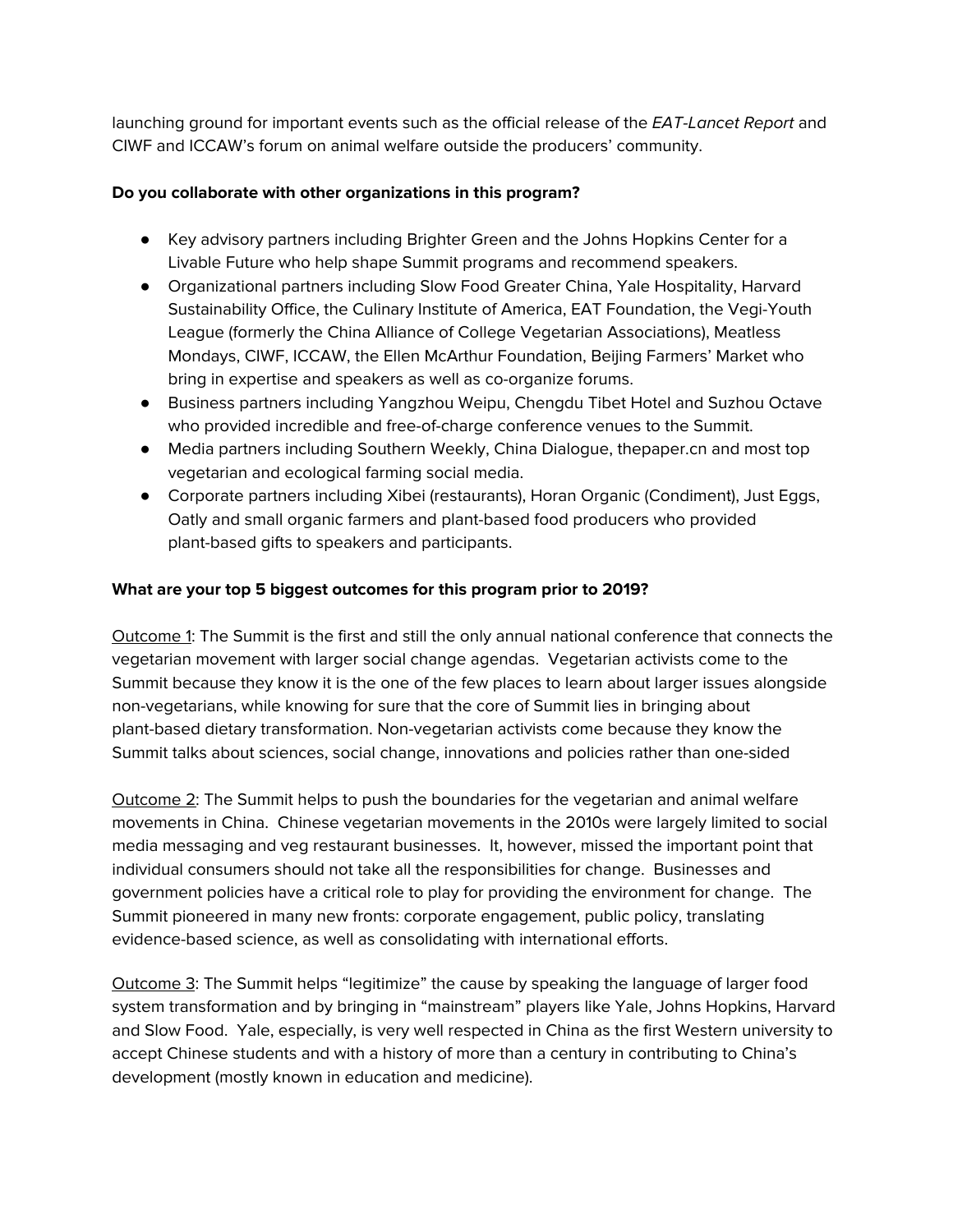Outcome 4: An alumni network of 200-300 participants was set up for further engagement with us and among themselves. The alumni across the country have been an incredible resource and strong allies, and we have relied on the network to organize various regional events before and after each summit.

Outcome 5: The Summit has been known as one of the most environmentally friendly national conferences, not only because we minimize disposal products and conference room decorations, but also serve only plant-based food, which few conferences of this size could do. Working with outstanding chefs, the Summit has served as a window for people to appreciate the potentials of plant-based diets.

| Program 2       |                        |
|-----------------|------------------------|
| Program name:   | The Good Food Festival |
| Date commenced: | April 2017             |

#### **Description:**

First known as the "Good Food Roadshows" at its launch, the Good Food Festival aims at cultivating leadership in the culinary world to speed up the transition to more plant-based diets in China. Our goal is to revolutionize current Chinese culinary culture to stop its current increasingly meat-heavy trajectory and lead it back to the plant forward tradition. As people say: Good food must taste good. Chefs' leadership will be extremely important as we try to change the dietary patterns in China.

The 2017 edition, known as the "Roadshows," saw our three colleagues and two American women vegan chefs (each covering half of the trip) on the road for four months, covering eleven Chinese provinces where they presented dozens of cooking demos and public speakings on the urgent need to make the plant-based dietary shift.

In 2018, the Roadshows of the previous year evolved into a "New Year Food Fashion Show" in January 2019 (since it's before the Chinese lunar New Year, it is generally considered as an event related to the previous year), which featured a plant-forward menu for the upcoming Chinese New Year, the most important festival in Chinese society when people are engaged in large feasts that are usually (and increasingly more) meat-heavy. Seven top chefs from across China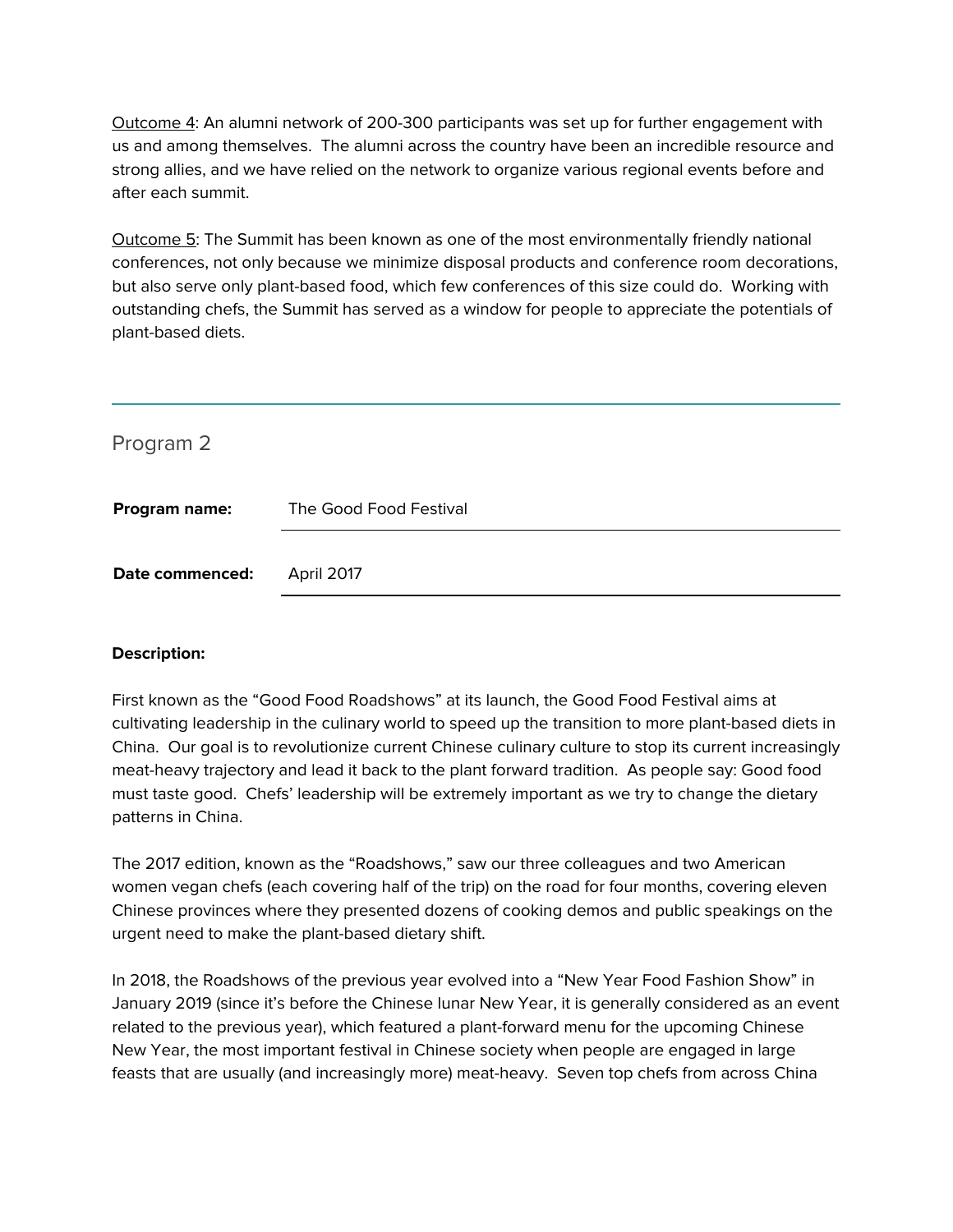were selected for the New Year Show and each contributed to the new year menu. The menu was subsequently used on the Food Forward Forum in the U.S. during the lunar New Year.

The 2019-2020 event, which was finalized at now the official Good Food Festival in the 2019-2020 New Year edition and led to a certified course for chefs and the founding of a chefs' alliance.

To achieve our goal, we had to be inclusive: to include as many chefs as possible and invite them to co-create a "New Culinary Culture" that is healthy, sustainable and humane. Therefore, unlike most events held by the vegetarian community, we reached out extensively to chefs who are not vegetarian and to institutional food services and welcomed them to our events.

## **How do you measure the outcomes of this program?**

The program is relatively young. We have managed to do a lot in the short span of two years and have laid a good ground for future work. We have also earned ourselves a good reputation and allies in the culinary world through our events. Yet, given the size of China and the historical burden of the skill-centered chef training system, still a lot need to be done for this program to really take off. Right now, we have not been able to secure funding that can be allocated to this program so this is an area that needs more support. .

### **Do you collaborate with other organizations in this program?**

- Professional organizations like the China Cuisine Association, the World Association of Chinese Cuisine, etc. who recommended chefs to our events, helped promote our events and served as speakers.
- Professional media like the China Cuisine Magazine, who promoted our events.
- Education institutions like the Culinary Institute of America, who helped us make connections and endorsement.
- Food services like Yale Hospitality, who supported us with speakers and exchange opportunities.
- Meatless Mondays and Brighter Green, who connected us with U.S, chefs.
- The Chefs' Manifesto, who connected us with international chefs.
- Businesses like Horan Organic, one of China's largest condiment producers, who supported us with their products.
- Slow Food Greater China helped us connect to chefs and provided heritage plant-based food ingredients to our events.
- Xiachufang ("Going to Kitchen"), China's most popular recipe app, who promoted our events.
- Kuaishou, one of China's top two short video apps, provided complementary promotions to our chef events.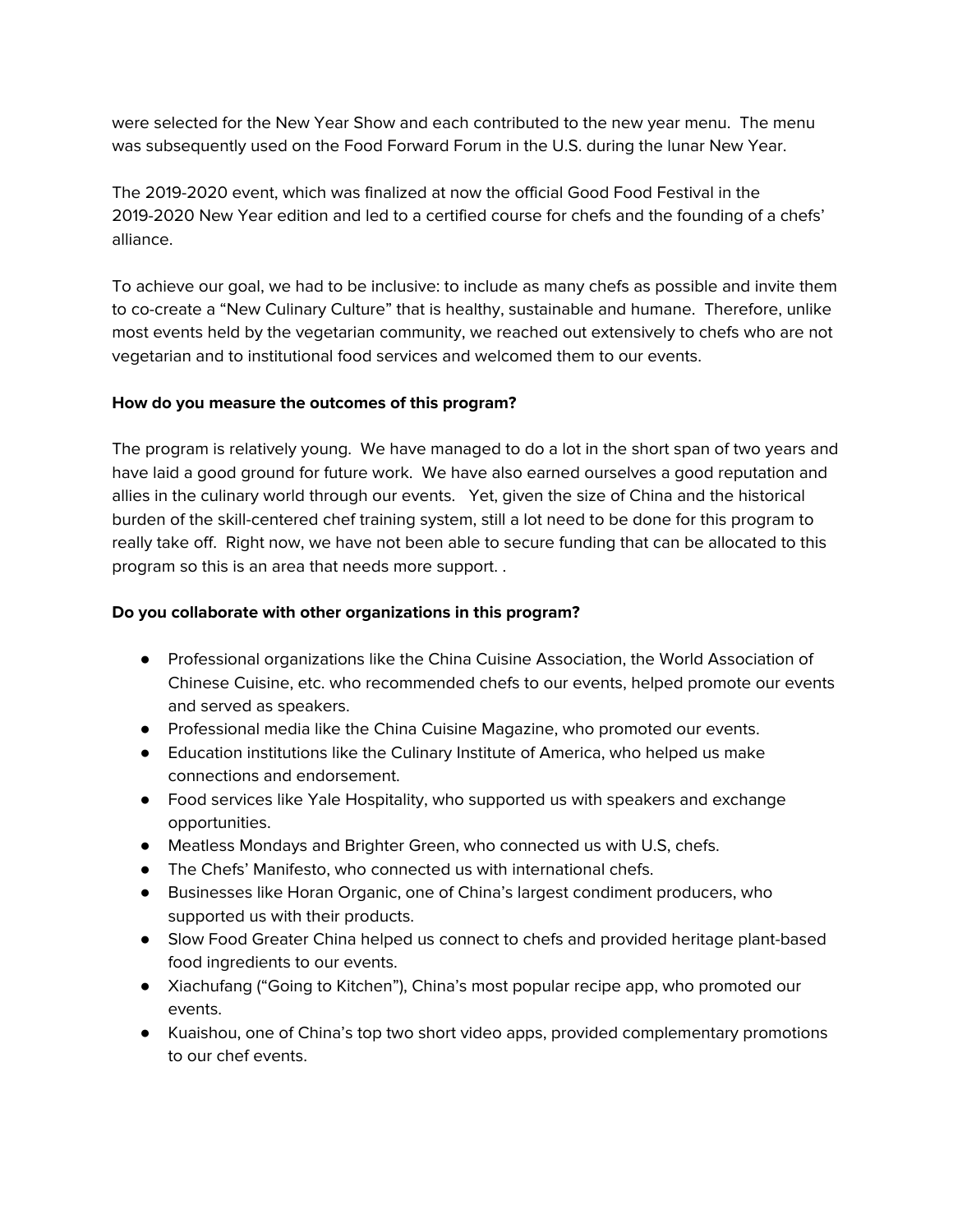● Dozens of organic farms, restaurants, hotels and resorts, cultural centers, meditation centers, schools across China who provided free food ingredients, spaces and audience outreach for our events.

#### **What are your top 5 biggest outcomes for this program prior to 2019?**

Outcome 1: Two successful national events -- 1) A successful Good Food Roadshow that covered 11 provinces and showcased the potentials of plant-based food and the rationale behind going plant-forward. 2) A successful New Year Food Fashion Show in January 2019 (considered to be part of work of 2018 because it took place before the Chinese New Year, which is the "true" New Year for Chinese) in CHAO Hotel, an artsy boutique hotel at the heart of Sanlitun, most upbeat area of Beijing. The event celebrated the works of seven top chefs and helped to redefine the Chinese New Year banquet.

Outcome 2: Developed a model for the Good Food Festival to be potentially scaled up at different parts of the country. Farms, restaurants, tourist resorts and real estate developers have sent us request for hosting a future festival.

Outcome 3: Connected farms, hotels, restaurants, cultural centers, meditation centers, schools, manufacturers as well as professional bodies through our chef events. Many of these partners have continued to support our other work like the Good Food Summit.

Outcome 4: We are among the first and most active ones in China to make a strong case for "sustainably eating" in the culinary community.

Outcome 5: We coined the term "Chefs' Leadership" (厨师领导力) in Chinese and laid the groundwork for a brand new area of professional exploration for chefs. We went on to build the chefs' alliance in 2020 and provided national and international exposure to chefs who participated in our events.

#### **How does your organization's work fit into the overall animal advocacy movement?**

We advocate for urgent and drastic reduction on animal protein consumption. Our #1 focus is reducing animal protein consumption in China.

## **How has the COVID-19 pandemic affected your organization's ability to carry out your programs?**

It has enabled us to do more.